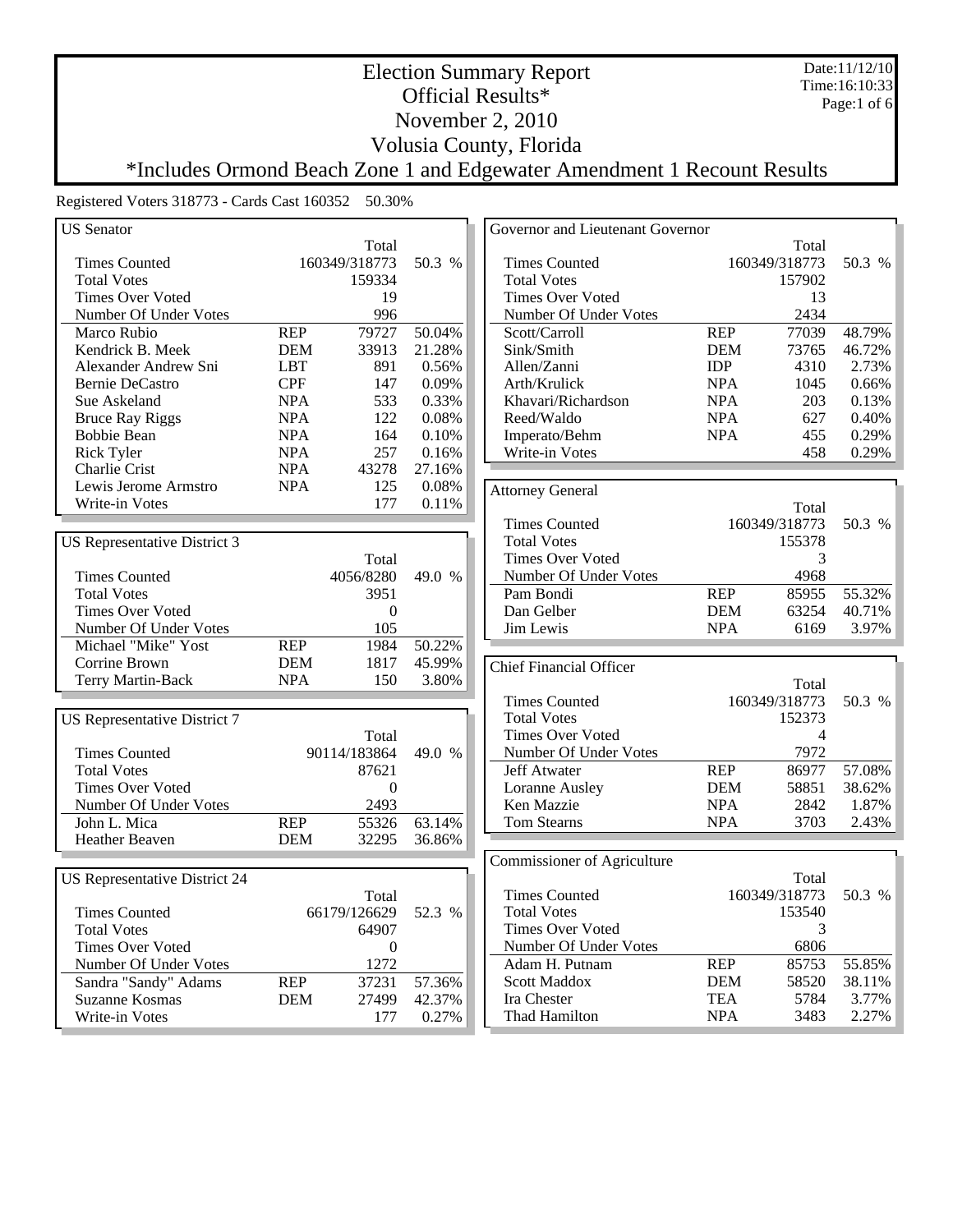Date:11/12/10 Time:16:10:33 Page:2 of 6

November 2, 2010

Volusia County, Florida

Election Summary Report Official Results\*

\*Includes Ormond Beach Zone 1 and Edgewater Amendment 1 Recount Results

| <b>State Senator District 8</b>  |                  |              |        | <b>State Representative District 28</b> |            |                         |        |
|----------------------------------|------------------|--------------|--------|-----------------------------------------|------------|-------------------------|--------|
|                                  |                  | Total        |        |                                         |            | Total                   |        |
| <b>Times Counted</b>             |                  | 14977/26343  | 56.9 % | <b>Times Counted</b>                    |            | 56260/106282            | 52.9 % |
| <b>Total Votes</b>               |                  | 14461        |        | <b>Total Votes</b>                      |            | 44144                   |        |
| <b>Times Over Voted</b>          |                  | $\mathbf{0}$ |        | <b>Times Over Voted</b>                 |            | 1                       |        |
| Number Of Under Votes            |                  | 516          |        | Number Of Under Votes                   |            | 12115                   |        |
| John Thrasher                    | $\overline{REP}$ | 8763         | 60.60% | Dorothy L. Hukill                       | <b>REP</b> | 42097                   | 95.36% |
| Deborah Gianoulis                | <b>DEM</b>       | 5660         | 39.14% | Write-in Votes                          |            | 2047                    | 4.64%  |
| Write-in Votes                   |                  | 38           | 0.26%  |                                         |            |                         |        |
|                                  |                  |              |        | <b>State Representative District 33</b> |            |                         |        |
| <b>State Senator District 20</b> |                  |              |        |                                         |            | Total                   |        |
|                                  |                  | Total        |        | <b>Times Counted</b>                    |            | 3312/7062               | 46.9 % |
| <b>Times Counted</b>             |                  | 46167/97913  | 47.2 % | <b>Total Votes</b>                      |            | 3173                    |        |
| <b>Total Votes</b>               |                  | 43872        |        | Times Over Voted                        |            |                         |        |
| <b>Times Over Voted</b>          |                  |              |        |                                         |            | $\boldsymbol{0}$<br>139 |        |
|                                  |                  | -1<br>2294   |        | Number Of Under Votes                   |            |                         |        |
| Number Of Under Votes            |                  |              |        | Jason Brodeur                           | REP        | 1840                    | 57.99% |
| Alan Hays                        | <b>REP</b>       | 25823        | 58.86% | Leo Cruz                                | <b>DEM</b> | 1197                    | 37.72% |
| <b>Eunice Garbutt</b>            | <b>DEM</b>       | 18049        | 41.14% | Franklin Perez                          | <b>LBT</b> | 136                     | 4.29%  |
|                                  |                  |              |        |                                         |            |                         |        |
| State Representative District 25 |                  |              |        | <b>Supreme Court Canady</b>             |            |                         |        |
|                                  |                  | Total        |        |                                         |            | Total                   |        |
| <b>Times Counted</b>             |                  | 9666/22241   | 43.5 % | <b>Times Counted</b>                    |            | 160349/318773           | 50.3 % |
| <b>Total Votes</b>               |                  | 9079         |        | <b>Total Votes</b>                      |            | 133304                  |        |
| <b>Times Over Voted</b>          |                  | $\mathbf{0}$ |        | <b>Times Over Voted</b>                 |            | 10                      |        |
| Number Of Under Votes            |                  | 587          |        | Number Of Under Votes                   |            | 27035                   |        |
| Larry Metz                       | <b>REP</b>       | 5196         | 57.23% | <b>YES</b>                              |            | 90168                   | 67.64% |
| Frank Layne Wood                 | <b>DEM</b>       | 3883         | 42.77% | NO                                      |            | 43136                   | 32.36% |
|                                  |                  |              |        |                                         |            |                         |        |
| State Representative District 26 |                  |              |        | Supreme Court Labarga                   |            |                         |        |
|                                  |                  | Total        |        |                                         |            | Total                   |        |
| <b>Times Counted</b>             |                  | 56660/104832 | 54.0 % | <b>Times Counted</b>                    |            | 160349/318773           | 50.3 % |
| <b>Total Votes</b>               |                  | 54473        |        | <b>Total Votes</b>                      |            | 132476                  |        |
| <b>Times Over Voted</b>          |                  | 2            |        | <b>Times Over Voted</b>                 |            | 13                      |        |
| Number Of Under Votes            |                  | 2185         |        | Number Of Under Votes                   |            | 27860                   |        |
| <b>Fred Costello</b>             | <b>REP</b>       | 32833        | 60.27% | <b>YES</b>                              |            | 75629                   | 57.09% |
| Tim Huth                         | <b>DEM</b>       | 21640        | 39.73% | N <sub>O</sub>                          |            | 56847                   | 42.91% |
|                                  |                  |              |        |                                         |            |                         |        |
| State Representative District 27 |                  |              |        | <b>Supreme Court Perry</b>              |            |                         |        |
|                                  |                  | Total        |        |                                         |            | Total                   |        |
| <b>Times Counted</b>             |                  | 33022/75701  | 43.6 % | <b>Times Counted</b>                    |            | 160349/318773           | 50.3 % |
| <b>Total Votes</b>               |                  | 30031        |        | <b>Total Votes</b>                      |            | 132341                  |        |
| <b>Times Over Voted</b>          |                  | 3            |        | <b>Times Over Voted</b>                 |            | 13                      |        |
| Number Of Under Votes            |                  | 2988         |        | Number Of Under Votes                   |            | 27995                   |        |
| Dwayne L. Taylor                 | <b>DEM</b>       | 17504        | 58.29% | <b>YES</b>                              |            | 79270                   | 59.90% |
| Christopher Kennedy              | <b>NPA</b>       | 12527        | 41.71% | NO                                      |            | 53071                   | 40.10% |
|                                  |                  |              |        |                                         |            |                         |        |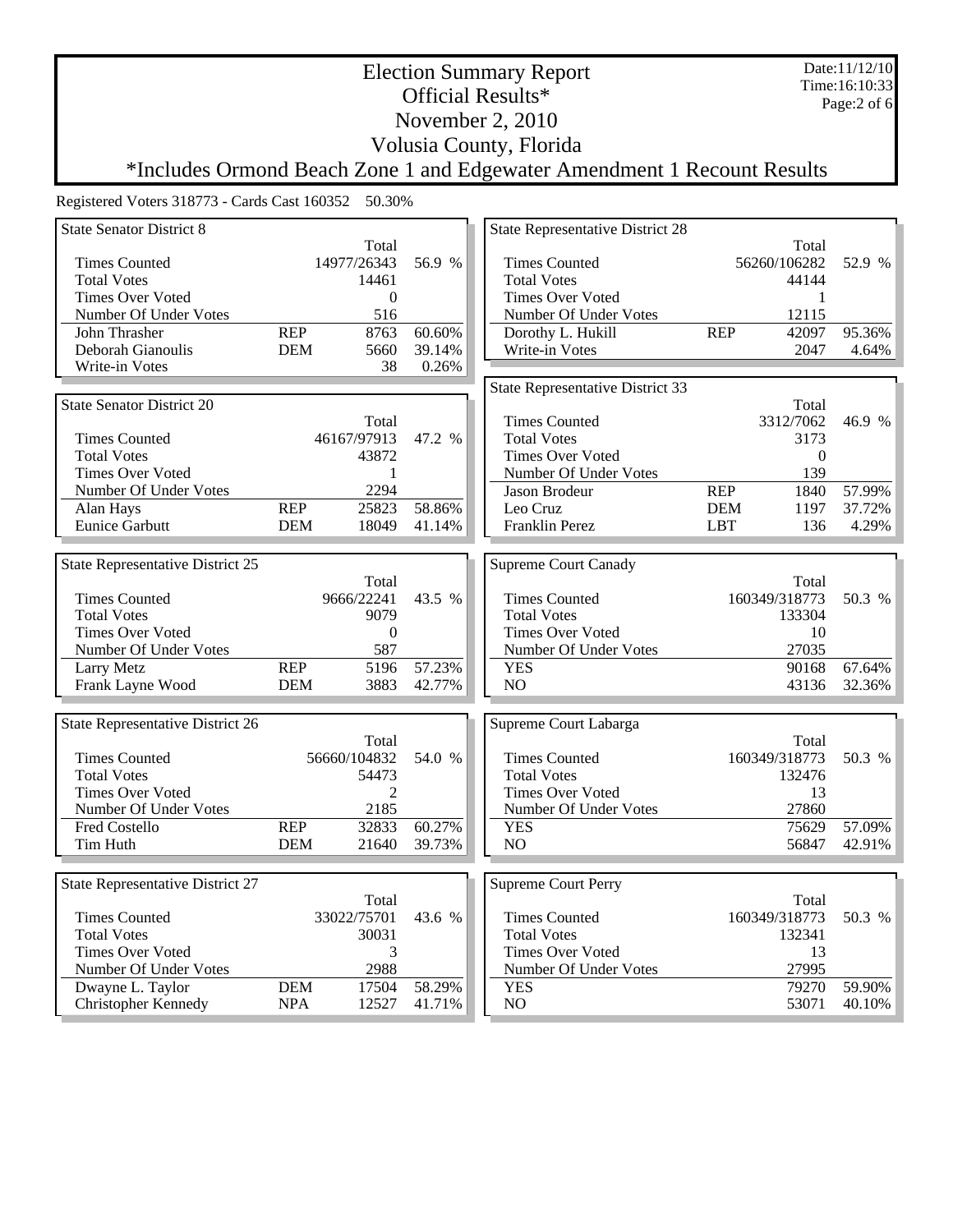Date:11/12/10 Time:16:10:33 Page:3 of 6

Official Results\* November 2, 2010

Volusia County, Florida

Election Summary Report

\*Includes Ormond Beach Zone 1 and Edgewater Amendment 1 Recount Results

| <b>Supreme Court Polston</b>                  |                |                  | Circuit Court Judge Group 5                     |                             |                  |
|-----------------------------------------------|----------------|------------------|-------------------------------------------------|-----------------------------|------------------|
|                                               | Total          |                  |                                                 | Total                       |                  |
| <b>Times Counted</b>                          | 160349/318773  | 50.3 %           | <b>Times Counted</b>                            | 160349/318773               | 50.3 %           |
| <b>Total Votes</b>                            | 131070         |                  | <b>Total Votes</b>                              | 126986                      |                  |
| <b>Times Over Voted</b>                       | 10             |                  | <b>Times Over Voted</b>                         | 6                           |                  |
| Number Of Under Votes                         | 29269          |                  | Number Of Under Votes                           | 33357                       |                  |
| <b>YES</b>                                    | 86924          | 66.32%           | Dennis Craig                                    | 69101                       | 54.42%           |
| NO                                            | 44146          | 33.68%           | Joe Horrox                                      | 57885                       | 45.58%           |
|                                               |                |                  |                                                 |                             |                  |
| Court of Appeal Cohen                         |                |                  | Circuit Court Judge Group 10                    |                             |                  |
|                                               | Total          |                  |                                                 | Total                       |                  |
| <b>Times Counted</b>                          | 160349/318773  | 50.3 %           | <b>Times Counted</b>                            | 160349/318773               | 50.3 %           |
| <b>Total Votes</b>                            | 129756         |                  | <b>Total Votes</b>                              | 121396                      |                  |
| <b>Times Over Voted</b>                       | 15             |                  | <b>Times Over Voted</b>                         | 6                           |                  |
| Number Of Under Votes                         | 30578          |                  | Number Of Under Votes                           | 38947                       |                  |
| <b>YES</b>                                    | 84218          | 64.90%           | <b>Scott DuPont</b>                             | 63522                       | 52.33%           |
| NO                                            | 45538          | 35.10%           | Don Holmes                                      | 57874                       | 47.67%           |
|                                               |                |                  |                                                 |                             |                  |
| Court of Appeal Griffin                       |                |                  | School Board 3                                  |                             |                  |
|                                               | Total          |                  |                                                 | Total                       |                  |
| <b>Times Counted</b>                          | 160349/318773  | 50.3 %           | <b>Times Counted</b>                            | 37608/69344                 | 54.2 %           |
| <b>Total Votes</b><br><b>Times Over Voted</b> | 129931         |                  | <b>Total Votes</b><br><b>Times Over Voted</b>   | 30296                       |                  |
|                                               | 12<br>30406    |                  |                                                 | 2<br>7310                   |                  |
| Number Of Under Votes<br><b>YES</b>           | 86124          | 66.28%           | Number Of Under Votes<br><b>Sharon Luebbers</b> | 14952                       | 49.35%           |
| N <sub>O</sub>                                | 43807          | 33.72%           | Stan Schmidt                                    | 15344                       | 50.65%           |
|                                               |                |                  |                                                 |                             |                  |
|                                               |                |                  |                                                 |                             |                  |
|                                               |                |                  |                                                 |                             |                  |
| Court of Appeal Jacobus                       |                |                  | County Council At Large                         |                             |                  |
|                                               | Total          |                  |                                                 | Total                       |                  |
| <b>Times Counted</b>                          | 160349/318773  | 50.3 %           | <b>Times Counted</b>                            | 160349/318773               | 50.3 %           |
| <b>Total Votes</b>                            | 129509         |                  | <b>Total Votes</b>                              | 136335<br>3                 |                  |
| <b>Times Over Voted</b>                       | 17             |                  | <b>Times Over Voted</b>                         |                             |                  |
| Number Of Under Votes                         | 30823          |                  | Number Of Under Votes                           | 24011                       |                  |
| <b>YES</b><br>N <sub>O</sub>                  | 84206<br>45303 | 65.02%<br>34.98% | Joyce Cusack                                    | 72544<br>63791              | 53.21%<br>46.79% |
|                                               |                |                  | Margie M. Patchett                              |                             |                  |
|                                               |                |                  |                                                 |                             |                  |
| Court of Appeal Monaco                        | Total          |                  | County Council 3                                | Total                       |                  |
| <b>Times Counted</b>                          | 160349/318773  | 50.3 %           | <b>Times Counted</b>                            | 37608/69344                 | 54.2 %           |
| <b>Total Votes</b>                            | 130551         |                  | <b>Total Votes</b>                              | 31220                       |                  |
| <b>Times Over Voted</b>                       | 15             |                  | <b>Times Over Voted</b>                         | $\mathcal{D}_{\mathcal{L}}$ |                  |
| Number Of Under Votes                         | 29783          |                  | Number Of Under Votes                           | 6386                        |                  |
| <b>YES</b>                                    | 87308          | 66.88%           | Joie Alexander                                  | 17492                       | 56.03%           |
| N <sub>O</sub>                                | 43243          | 33.12%           | George Trovato                                  | 13728                       | 43.97%           |
|                                               |                |                  |                                                 |                             |                  |
| Court of Appeal Torpy                         |                |                  | Pierson Council Seat 1                          |                             |                  |
|                                               | Total          |                  |                                                 | Total                       |                  |
| <b>Times Counted</b>                          | 160349/318773  | 50.3 %           | <b>Times Counted</b>                            | 385/704                     | 54.7 %           |
| <b>Total Votes</b>                            | 129463         |                  | <b>Total Votes</b>                              | 376                         |                  |
| <b>Times Over Voted</b>                       | 5              |                  | <b>Times Over Voted</b>                         | $\theta$                    |                  |
| Number Of Under Votes                         | 30881          |                  | Number Of Under Votes                           | 9                           |                  |
| <b>YES</b><br>NO                              | 85425<br>44038 | 65.98%<br>34.02% | James T. Peterson<br><b>Tony Ramos</b>          | 222<br>154                  | 59.04%<br>40.96% |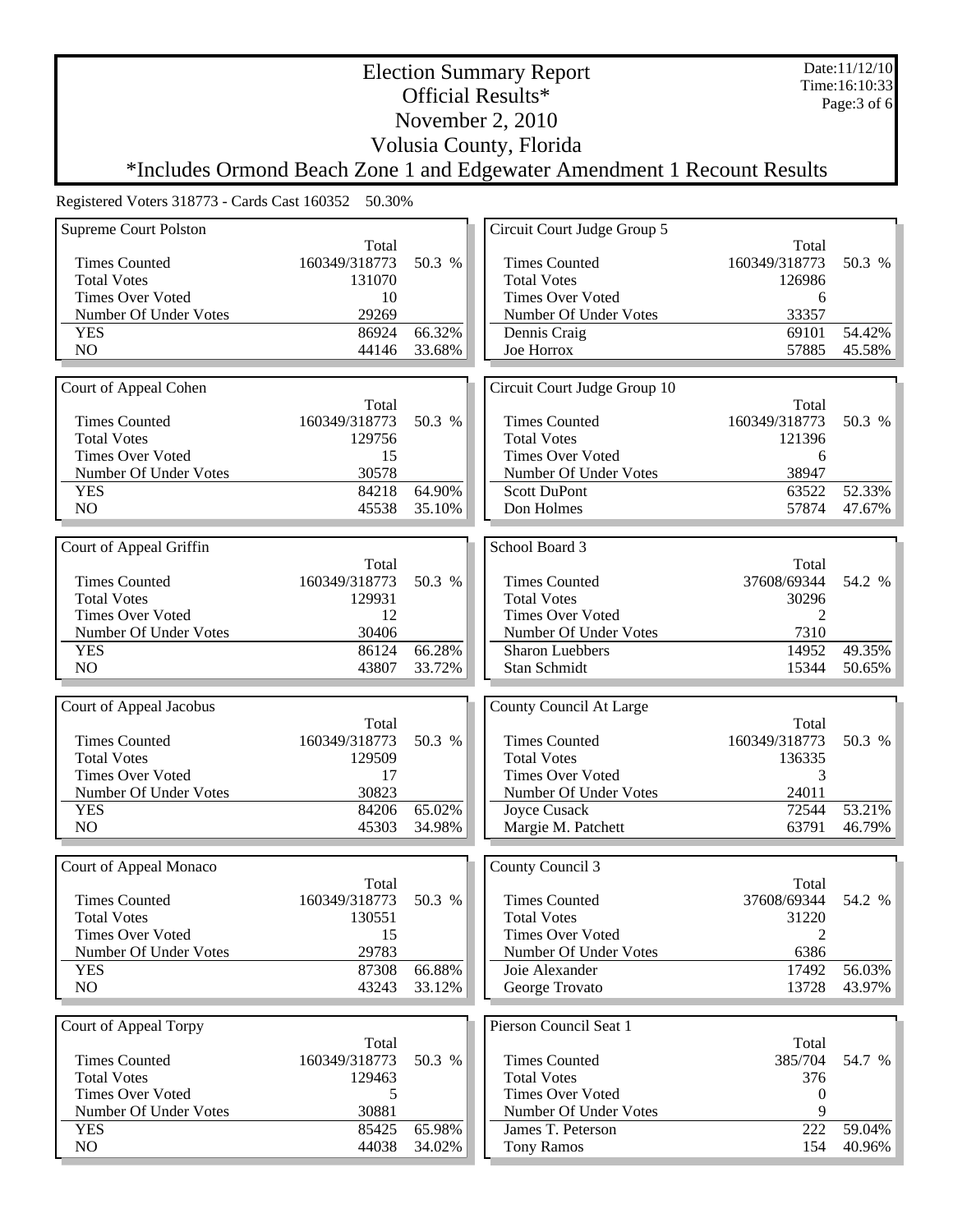Date:11/12/10 Time:16:10:33 Page:4 of 6

November 2, 2010

Volusia County, Florida

Election Summary Report Official Results\*

\*Includes Ormond Beach Zone 1 and Edgewater Amendment 1 Recount Results

Registered Voters 318773 - Cards Cast 160352 50.30%

L

| Lake Helen Commissioner Seat 4          |                  |        | Deltona Commissioner District 5  |                  |        |
|-----------------------------------------|------------------|--------|----------------------------------|------------------|--------|
|                                         | Total            |        |                                  | Total            |        |
| <b>Times Counted</b>                    | 1051/1837        | 57.2 % | <b>Times Counted</b>             | 4067/9626        | 42.3 % |
| <b>Total Votes</b>                      | 987              |        | <b>Total Votes</b>               | 3717             |        |
| <b>Times Over Voted</b>                 | $\mathbf{0}$     |        | <b>Times Over Voted</b>          | $\boldsymbol{0}$ |        |
| Number Of Under Votes                   | 64               |        | Number Of Under Votes            | 350              |        |
| Louis T. Benton, III                    | 482              | 48.83% | Janet Deyette                    | 1664             | 44.77% |
| Cameron Lane                            | 505              | 51.17% | Fred Lowry                       | 2053             | 55.23% |
|                                         |                  |        |                                  |                  |        |
| DeBary Council Seat 1                   |                  |        | Ormond Beach Mayor               |                  |        |
|                                         | Total            |        |                                  | Total            |        |
| <b>Times Counted</b>                    | 7497/13525       | 55.4 % | <b>Times Counted</b>             | 16257/27742      | 58.6 % |
| <b>Total Votes</b>                      | 6626             |        | <b>Total Votes</b>               | 15318            |        |
| <b>Times Over Voted</b>                 | 1                |        | <b>Times Over Voted</b>          | 1                |        |
| Number Of Under Votes                   | 870              |        | Number Of Under Votes            | 938              |        |
| Christopher Carson                      | 3919             | 59.15% | Lori M. Gillooly                 | 7004             | 45.72% |
| Michael Alex Kolba                      | 2707             | 40.85% | Ed Kelley                        | 8314             | 54.28% |
|                                         |                  |        |                                  |                  |        |
| DeBary Council Seat 2                   |                  |        | Ormond Beach Commissioner Zone 1 |                  |        |
|                                         | Total            |        |                                  | Total            |        |
| <b>Times Counted</b>                    | 7497/13525       | 55.4 % | <b>Times Counted</b>             | 4533/7250        | 62.5 % |
| <b>Total Votes</b>                      | 6684             |        | <b>Total Votes</b>               | 3835             |        |
| <b>Times Over Voted</b>                 | $\mathbf{0}$     |        | <b>Times Over Voted</b>          | $\boldsymbol{0}$ |        |
| Number Of Under Votes                   | 813              |        | Number Of Under Votes            | 698              |        |
| Nick Koval                              | 4612             | 69.00% | Alan Burton                      | 1577             | 41.12% |
| <b>Bill Long</b>                        | 2072             | 31.00% | Greg Scull                       | 669              | 17.44% |
|                                         |                  |        | <b>James Stowers</b>             | 1589             | 41.43% |
| DeBary Council Seat 3                   |                  |        |                                  |                  |        |
|                                         | Total            |        | Ormond Beach Commissioner Zone 3 |                  |        |
| <b>Times Counted</b>                    | 7497/13525       | 55.4 % |                                  | Total            |        |
| <b>Total Votes</b>                      | 6590             |        | <b>Times Counted</b>             | 5433/8663        | 62.7 % |
| <b>Times Over Voted</b>                 | $\boldsymbol{0}$ |        | <b>Total Votes</b>               | 4800             |        |
| Number Of Under Votes                   | 907              |        | <b>Times Over Voted</b>          | $\boldsymbol{0}$ |        |
| Lita Handy-Peters                       | 3069             | 46.57% | Number Of Under Votes            | 633              |        |
| Dan Hunt                                | 3521             | 53.43% | Rick Boehm                       | 2429             | 50.60% |
|                                         |                  |        | Mike Scudiero                    | 2371             | 49.40% |
| Deltona Mayor                           |                  |        |                                  |                  |        |
|                                         | Total            |        | Holly Hill Mayor                 |                  |        |
| <b>Times Counted</b>                    | 21981/52878      | 41.6 % |                                  | Total            |        |
| <b>Total Votes</b>                      | 21068            |        | Times Counted                    | 2781/6816        | 40.8 % |
| <b>Times Over Voted</b>                 | $\overline{0}$   |        | <b>Total Votes</b>               | 2674             |        |
| Number Of Under Votes                   | 913              |        | <b>Times Over Voted</b>          | $\overline{0}$   |        |
| John Masiarczyk                         | 12329            | 58.52% | Number Of Under Votes            | 107              |        |
| David Santiago                          |                  |        |                                  |                  | 53.55% |
|                                         |                  |        |                                  |                  |        |
|                                         | 8739             | 41.48% | Roy Johnson                      | 1432             |        |
|                                         |                  |        | Roland D. Via                    | 1242             | 46.45% |
| Deltona Commissioner District 3         |                  |        |                                  |                  |        |
|                                         | Total            |        |                                  |                  |        |
| <b>Times Counted</b>                    | 3229/8114        | 39.8 % |                                  |                  |        |
| <b>Total Votes</b>                      | 2825<br>$\left($ |        |                                  |                  |        |
| <b>Times Over Voted</b>                 |                  |        |                                  |                  |        |
| Number Of Under Votes<br>Heidi Herzberg | 404<br>1545      | 54.69% |                                  |                  |        |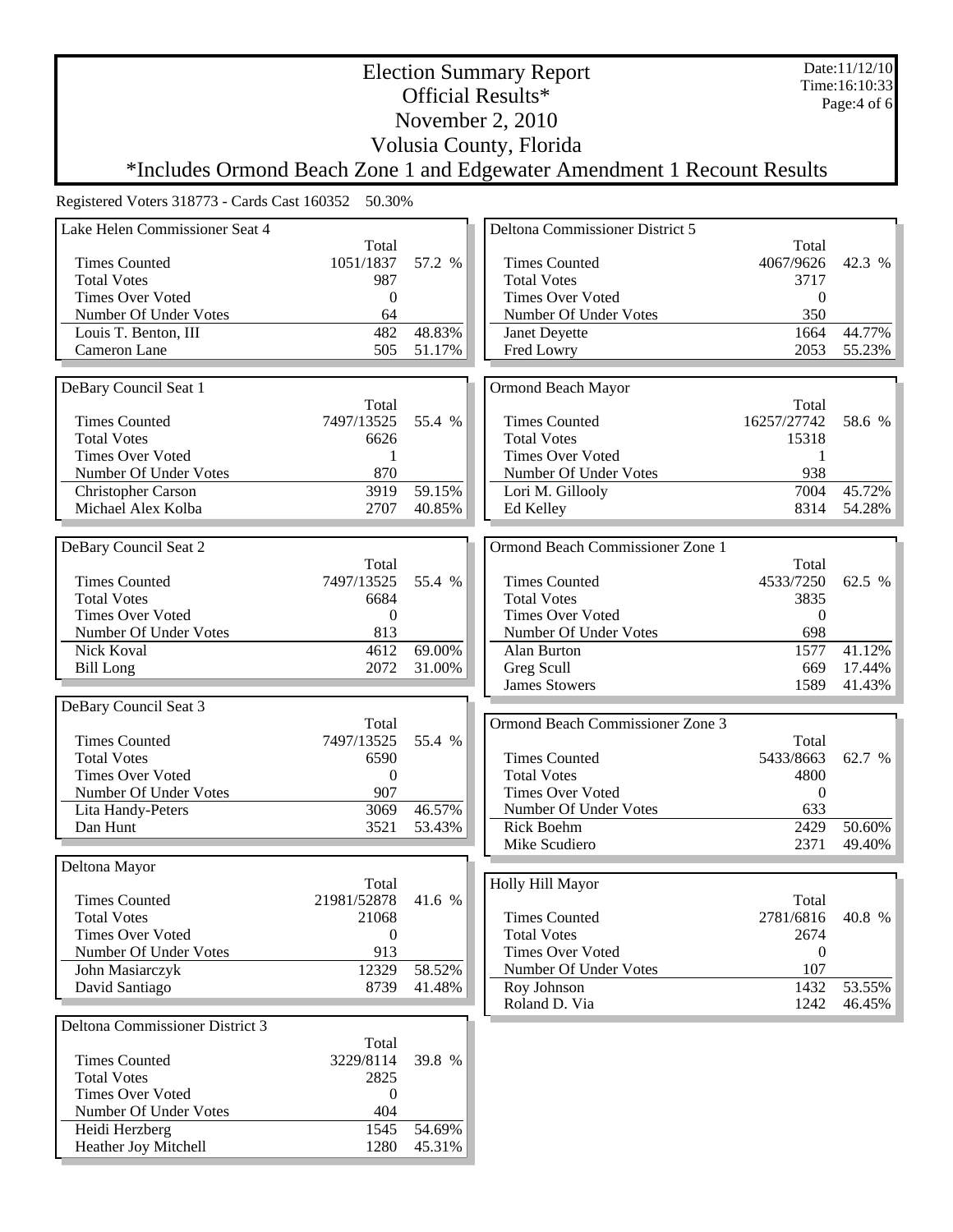Date:11/12/10 Time:16:10:33 Page:5 of 6

### Official Results\* November 2, 2010

Volusia County, Florida

Election Summary Report

# \*Includes Ormond Beach Zone 1 and Edgewater Amendment 1 Recount Results

| Total<br>Total<br><b>Times Counted</b><br>2738/5845<br>46.8 %<br><b>Times Counted</b><br>1874/2703<br>69.3 %<br><b>Total Votes</b><br>2455<br><b>Total Votes</b><br>1748<br><b>Times Over Voted</b><br><b>Times Over Voted</b><br>$\theta$<br>1<br>282<br>Number Of Under Votes<br>Number Of Under Votes<br>126<br>62.12%<br>51.49%<br>1525<br>Kris Derr<br>900<br><b>Edith Shelley</b><br>930<br>37.88%<br>48.51%<br><b>Ruth Trager</b><br>Mary E. Hoss<br>848<br>Ponce Inlet Council Seat 4<br>Daytona Beach Commissioner Zone 3<br>Total<br>Total<br><b>Times Counted</b><br>1874/2703<br>2114/6262<br>33.8 %<br><b>Times Counted</b><br>69.3 %<br><b>Total Votes</b><br>1955<br><b>Total Votes</b><br>1769<br><b>Times Over Voted</b><br>Times Over Voted<br>$\theta$<br>$\mathbf{0}$<br>Number Of Under Votes<br>159<br>Number Of Under Votes<br>105<br>44.25%<br>54.95%<br>865<br>Barbara C. Davis<br>972<br>Shiela McKay-Vaughan<br>1090<br>797<br>Kelly White<br>55.75%<br>Gary M. Swanhart<br>45.05%<br>Daytona Beach Shores Mayor<br><b>Edgewater Mayor</b><br>Total<br>Total<br><b>Times Counted</b><br>2205/3434<br><b>Times Counted</b><br>64.2 %<br>6738/13826<br>48.7 %<br><b>Total Votes</b><br>2040<br><b>Total Votes</b><br>6198<br><b>Times Over Voted</b><br><b>Times Over Voted</b><br>$\Omega$<br>$\theta$<br>Number Of Under Votes<br>Number Of Under Votes<br>540<br>165<br>716<br>35.10%<br>Mike Thomas<br>3300<br>53.24%<br>Paul deMange<br>Harry Jennings<br>1324<br>64.90%<br>Dennis Vincenzi<br>46.76%<br>2898<br>Daytona Beach Shores Council Seat 1<br><b>Edgewater Council District 1</b><br>Total<br>Total<br><b>Times Counted</b><br>64.2 %<br><b>Times Counted</b><br>6738/13826<br>2205/3434<br>48.7 %<br><b>Total Votes</b><br>1882<br><b>Total Votes</b><br>5565<br><b>Times Over Voted</b><br>$\mathbf{0}$<br><b>Times Over Voted</b><br>$\theta$<br>Number Of Under Votes<br>Number Of Under Votes<br>323<br>1173<br>625<br>33.21%<br>39.28%<br>Robert G. Pascoe<br>James P. Brown<br>2186<br>Peggy Rice<br>1257<br>66.79%<br>Justin A. Kennedy<br>3379<br>60.72%<br>Daytona Beach Shores Council Seat 3<br><b>Edgewater Council District 3</b><br>Total<br>Total<br><b>Times Counted</b><br>6738/13826 48.7 %<br><b>Times Counted</b><br>2205/3434<br>64.2 %<br>1877<br><b>Total Votes</b><br><b>Total Votes</b><br>5711<br><b>Times Over Voted</b><br><b>Times Over Voted</b><br>$\overline{0}$<br>$\theta$<br>328<br>1027<br>Number Of Under Votes<br>Number Of Under Votes<br>72.46%<br>52.50%<br><b>Billie Wheeler</b><br>1360<br>Mike Ignasiak<br>2998<br>Molly Zurheide<br>517<br>27.54%<br>Ben Wagner<br>2713<br>47.50%<br>South Daytona Council Seat 3<br><b>State Amendment 1</b><br>Total<br>Total<br>47.8 %<br><b>Times Counted</b><br>3606/7551<br>160349/318773<br>50.3 %<br><b>Times Counted</b><br><b>Total Votes</b><br><b>Total Votes</b><br>147788<br>3440<br><b>Times Over Voted</b><br><b>Times Over Voted</b><br>22<br>$\overline{0}$<br>Number Of Under Votes<br>12539<br>Number Of Under Votes<br>166<br>Lisa L. O'Neal<br>1951<br>56.72%<br>54.59%<br>80684<br><b>YES</b><br>Ralph G. Schoenherr<br>1489<br>43.28%<br>NO<br>67104<br>45.41% | Daytona Beach Commissioner Zone 1 |  | Ponce Inlet Council Seat 2 |  |
|--------------------------------------------------------------------------------------------------------------------------------------------------------------------------------------------------------------------------------------------------------------------------------------------------------------------------------------------------------------------------------------------------------------------------------------------------------------------------------------------------------------------------------------------------------------------------------------------------------------------------------------------------------------------------------------------------------------------------------------------------------------------------------------------------------------------------------------------------------------------------------------------------------------------------------------------------------------------------------------------------------------------------------------------------------------------------------------------------------------------------------------------------------------------------------------------------------------------------------------------------------------------------------------------------------------------------------------------------------------------------------------------------------------------------------------------------------------------------------------------------------------------------------------------------------------------------------------------------------------------------------------------------------------------------------------------------------------------------------------------------------------------------------------------------------------------------------------------------------------------------------------------------------------------------------------------------------------------------------------------------------------------------------------------------------------------------------------------------------------------------------------------------------------------------------------------------------------------------------------------------------------------------------------------------------------------------------------------------------------------------------------------------------------------------------------------------------------------------------------------------------------------------------------------------------------------------------------------------------------------------------------------------------------------------------------------------------------------------------------------------------------------------------------------------------------------------------------------------------------------------------------------------------------------------------------------------------------------------------------------------------------------------------------------------------------------------------------------------------------------------------------------------------------------------------------------------------------|-----------------------------------|--|----------------------------|--|
|                                                                                                                                                                                                                                                                                                                                                                                                                                                                                                                                                                                                                                                                                                                                                                                                                                                                                                                                                                                                                                                                                                                                                                                                                                                                                                                                                                                                                                                                                                                                                                                                                                                                                                                                                                                                                                                                                                                                                                                                                                                                                                                                                                                                                                                                                                                                                                                                                                                                                                                                                                                                                                                                                                                                                                                                                                                                                                                                                                                                                                                                                                                                                                                                              |                                   |  |                            |  |
|                                                                                                                                                                                                                                                                                                                                                                                                                                                                                                                                                                                                                                                                                                                                                                                                                                                                                                                                                                                                                                                                                                                                                                                                                                                                                                                                                                                                                                                                                                                                                                                                                                                                                                                                                                                                                                                                                                                                                                                                                                                                                                                                                                                                                                                                                                                                                                                                                                                                                                                                                                                                                                                                                                                                                                                                                                                                                                                                                                                                                                                                                                                                                                                                              |                                   |  |                            |  |
|                                                                                                                                                                                                                                                                                                                                                                                                                                                                                                                                                                                                                                                                                                                                                                                                                                                                                                                                                                                                                                                                                                                                                                                                                                                                                                                                                                                                                                                                                                                                                                                                                                                                                                                                                                                                                                                                                                                                                                                                                                                                                                                                                                                                                                                                                                                                                                                                                                                                                                                                                                                                                                                                                                                                                                                                                                                                                                                                                                                                                                                                                                                                                                                                              |                                   |  |                            |  |
|                                                                                                                                                                                                                                                                                                                                                                                                                                                                                                                                                                                                                                                                                                                                                                                                                                                                                                                                                                                                                                                                                                                                                                                                                                                                                                                                                                                                                                                                                                                                                                                                                                                                                                                                                                                                                                                                                                                                                                                                                                                                                                                                                                                                                                                                                                                                                                                                                                                                                                                                                                                                                                                                                                                                                                                                                                                                                                                                                                                                                                                                                                                                                                                                              |                                   |  |                            |  |
|                                                                                                                                                                                                                                                                                                                                                                                                                                                                                                                                                                                                                                                                                                                                                                                                                                                                                                                                                                                                                                                                                                                                                                                                                                                                                                                                                                                                                                                                                                                                                                                                                                                                                                                                                                                                                                                                                                                                                                                                                                                                                                                                                                                                                                                                                                                                                                                                                                                                                                                                                                                                                                                                                                                                                                                                                                                                                                                                                                                                                                                                                                                                                                                                              |                                   |  |                            |  |
|                                                                                                                                                                                                                                                                                                                                                                                                                                                                                                                                                                                                                                                                                                                                                                                                                                                                                                                                                                                                                                                                                                                                                                                                                                                                                                                                                                                                                                                                                                                                                                                                                                                                                                                                                                                                                                                                                                                                                                                                                                                                                                                                                                                                                                                                                                                                                                                                                                                                                                                                                                                                                                                                                                                                                                                                                                                                                                                                                                                                                                                                                                                                                                                                              |                                   |  |                            |  |
|                                                                                                                                                                                                                                                                                                                                                                                                                                                                                                                                                                                                                                                                                                                                                                                                                                                                                                                                                                                                                                                                                                                                                                                                                                                                                                                                                                                                                                                                                                                                                                                                                                                                                                                                                                                                                                                                                                                                                                                                                                                                                                                                                                                                                                                                                                                                                                                                                                                                                                                                                                                                                                                                                                                                                                                                                                                                                                                                                                                                                                                                                                                                                                                                              |                                   |  |                            |  |
|                                                                                                                                                                                                                                                                                                                                                                                                                                                                                                                                                                                                                                                                                                                                                                                                                                                                                                                                                                                                                                                                                                                                                                                                                                                                                                                                                                                                                                                                                                                                                                                                                                                                                                                                                                                                                                                                                                                                                                                                                                                                                                                                                                                                                                                                                                                                                                                                                                                                                                                                                                                                                                                                                                                                                                                                                                                                                                                                                                                                                                                                                                                                                                                                              |                                   |  |                            |  |
|                                                                                                                                                                                                                                                                                                                                                                                                                                                                                                                                                                                                                                                                                                                                                                                                                                                                                                                                                                                                                                                                                                                                                                                                                                                                                                                                                                                                                                                                                                                                                                                                                                                                                                                                                                                                                                                                                                                                                                                                                                                                                                                                                                                                                                                                                                                                                                                                                                                                                                                                                                                                                                                                                                                                                                                                                                                                                                                                                                                                                                                                                                                                                                                                              |                                   |  |                            |  |
|                                                                                                                                                                                                                                                                                                                                                                                                                                                                                                                                                                                                                                                                                                                                                                                                                                                                                                                                                                                                                                                                                                                                                                                                                                                                                                                                                                                                                                                                                                                                                                                                                                                                                                                                                                                                                                                                                                                                                                                                                                                                                                                                                                                                                                                                                                                                                                                                                                                                                                                                                                                                                                                                                                                                                                                                                                                                                                                                                                                                                                                                                                                                                                                                              |                                   |  |                            |  |
|                                                                                                                                                                                                                                                                                                                                                                                                                                                                                                                                                                                                                                                                                                                                                                                                                                                                                                                                                                                                                                                                                                                                                                                                                                                                                                                                                                                                                                                                                                                                                                                                                                                                                                                                                                                                                                                                                                                                                                                                                                                                                                                                                                                                                                                                                                                                                                                                                                                                                                                                                                                                                                                                                                                                                                                                                                                                                                                                                                                                                                                                                                                                                                                                              |                                   |  |                            |  |
|                                                                                                                                                                                                                                                                                                                                                                                                                                                                                                                                                                                                                                                                                                                                                                                                                                                                                                                                                                                                                                                                                                                                                                                                                                                                                                                                                                                                                                                                                                                                                                                                                                                                                                                                                                                                                                                                                                                                                                                                                                                                                                                                                                                                                                                                                                                                                                                                                                                                                                                                                                                                                                                                                                                                                                                                                                                                                                                                                                                                                                                                                                                                                                                                              |                                   |  |                            |  |
|                                                                                                                                                                                                                                                                                                                                                                                                                                                                                                                                                                                                                                                                                                                                                                                                                                                                                                                                                                                                                                                                                                                                                                                                                                                                                                                                                                                                                                                                                                                                                                                                                                                                                                                                                                                                                                                                                                                                                                                                                                                                                                                                                                                                                                                                                                                                                                                                                                                                                                                                                                                                                                                                                                                                                                                                                                                                                                                                                                                                                                                                                                                                                                                                              |                                   |  |                            |  |
|                                                                                                                                                                                                                                                                                                                                                                                                                                                                                                                                                                                                                                                                                                                                                                                                                                                                                                                                                                                                                                                                                                                                                                                                                                                                                                                                                                                                                                                                                                                                                                                                                                                                                                                                                                                                                                                                                                                                                                                                                                                                                                                                                                                                                                                                                                                                                                                                                                                                                                                                                                                                                                                                                                                                                                                                                                                                                                                                                                                                                                                                                                                                                                                                              |                                   |  |                            |  |
|                                                                                                                                                                                                                                                                                                                                                                                                                                                                                                                                                                                                                                                                                                                                                                                                                                                                                                                                                                                                                                                                                                                                                                                                                                                                                                                                                                                                                                                                                                                                                                                                                                                                                                                                                                                                                                                                                                                                                                                                                                                                                                                                                                                                                                                                                                                                                                                                                                                                                                                                                                                                                                                                                                                                                                                                                                                                                                                                                                                                                                                                                                                                                                                                              |                                   |  |                            |  |
|                                                                                                                                                                                                                                                                                                                                                                                                                                                                                                                                                                                                                                                                                                                                                                                                                                                                                                                                                                                                                                                                                                                                                                                                                                                                                                                                                                                                                                                                                                                                                                                                                                                                                                                                                                                                                                                                                                                                                                                                                                                                                                                                                                                                                                                                                                                                                                                                                                                                                                                                                                                                                                                                                                                                                                                                                                                                                                                                                                                                                                                                                                                                                                                                              |                                   |  |                            |  |
|                                                                                                                                                                                                                                                                                                                                                                                                                                                                                                                                                                                                                                                                                                                                                                                                                                                                                                                                                                                                                                                                                                                                                                                                                                                                                                                                                                                                                                                                                                                                                                                                                                                                                                                                                                                                                                                                                                                                                                                                                                                                                                                                                                                                                                                                                                                                                                                                                                                                                                                                                                                                                                                                                                                                                                                                                                                                                                                                                                                                                                                                                                                                                                                                              |                                   |  |                            |  |
|                                                                                                                                                                                                                                                                                                                                                                                                                                                                                                                                                                                                                                                                                                                                                                                                                                                                                                                                                                                                                                                                                                                                                                                                                                                                                                                                                                                                                                                                                                                                                                                                                                                                                                                                                                                                                                                                                                                                                                                                                                                                                                                                                                                                                                                                                                                                                                                                                                                                                                                                                                                                                                                                                                                                                                                                                                                                                                                                                                                                                                                                                                                                                                                                              |                                   |  |                            |  |
|                                                                                                                                                                                                                                                                                                                                                                                                                                                                                                                                                                                                                                                                                                                                                                                                                                                                                                                                                                                                                                                                                                                                                                                                                                                                                                                                                                                                                                                                                                                                                                                                                                                                                                                                                                                                                                                                                                                                                                                                                                                                                                                                                                                                                                                                                                                                                                                                                                                                                                                                                                                                                                                                                                                                                                                                                                                                                                                                                                                                                                                                                                                                                                                                              |                                   |  |                            |  |
|                                                                                                                                                                                                                                                                                                                                                                                                                                                                                                                                                                                                                                                                                                                                                                                                                                                                                                                                                                                                                                                                                                                                                                                                                                                                                                                                                                                                                                                                                                                                                                                                                                                                                                                                                                                                                                                                                                                                                                                                                                                                                                                                                                                                                                                                                                                                                                                                                                                                                                                                                                                                                                                                                                                                                                                                                                                                                                                                                                                                                                                                                                                                                                                                              |                                   |  |                            |  |
|                                                                                                                                                                                                                                                                                                                                                                                                                                                                                                                                                                                                                                                                                                                                                                                                                                                                                                                                                                                                                                                                                                                                                                                                                                                                                                                                                                                                                                                                                                                                                                                                                                                                                                                                                                                                                                                                                                                                                                                                                                                                                                                                                                                                                                                                                                                                                                                                                                                                                                                                                                                                                                                                                                                                                                                                                                                                                                                                                                                                                                                                                                                                                                                                              |                                   |  |                            |  |
|                                                                                                                                                                                                                                                                                                                                                                                                                                                                                                                                                                                                                                                                                                                                                                                                                                                                                                                                                                                                                                                                                                                                                                                                                                                                                                                                                                                                                                                                                                                                                                                                                                                                                                                                                                                                                                                                                                                                                                                                                                                                                                                                                                                                                                                                                                                                                                                                                                                                                                                                                                                                                                                                                                                                                                                                                                                                                                                                                                                                                                                                                                                                                                                                              |                                   |  |                            |  |
|                                                                                                                                                                                                                                                                                                                                                                                                                                                                                                                                                                                                                                                                                                                                                                                                                                                                                                                                                                                                                                                                                                                                                                                                                                                                                                                                                                                                                                                                                                                                                                                                                                                                                                                                                                                                                                                                                                                                                                                                                                                                                                                                                                                                                                                                                                                                                                                                                                                                                                                                                                                                                                                                                                                                                                                                                                                                                                                                                                                                                                                                                                                                                                                                              |                                   |  |                            |  |
|                                                                                                                                                                                                                                                                                                                                                                                                                                                                                                                                                                                                                                                                                                                                                                                                                                                                                                                                                                                                                                                                                                                                                                                                                                                                                                                                                                                                                                                                                                                                                                                                                                                                                                                                                                                                                                                                                                                                                                                                                                                                                                                                                                                                                                                                                                                                                                                                                                                                                                                                                                                                                                                                                                                                                                                                                                                                                                                                                                                                                                                                                                                                                                                                              |                                   |  |                            |  |
|                                                                                                                                                                                                                                                                                                                                                                                                                                                                                                                                                                                                                                                                                                                                                                                                                                                                                                                                                                                                                                                                                                                                                                                                                                                                                                                                                                                                                                                                                                                                                                                                                                                                                                                                                                                                                                                                                                                                                                                                                                                                                                                                                                                                                                                                                                                                                                                                                                                                                                                                                                                                                                                                                                                                                                                                                                                                                                                                                                                                                                                                                                                                                                                                              |                                   |  |                            |  |
|                                                                                                                                                                                                                                                                                                                                                                                                                                                                                                                                                                                                                                                                                                                                                                                                                                                                                                                                                                                                                                                                                                                                                                                                                                                                                                                                                                                                                                                                                                                                                                                                                                                                                                                                                                                                                                                                                                                                                                                                                                                                                                                                                                                                                                                                                                                                                                                                                                                                                                                                                                                                                                                                                                                                                                                                                                                                                                                                                                                                                                                                                                                                                                                                              |                                   |  |                            |  |
|                                                                                                                                                                                                                                                                                                                                                                                                                                                                                                                                                                                                                                                                                                                                                                                                                                                                                                                                                                                                                                                                                                                                                                                                                                                                                                                                                                                                                                                                                                                                                                                                                                                                                                                                                                                                                                                                                                                                                                                                                                                                                                                                                                                                                                                                                                                                                                                                                                                                                                                                                                                                                                                                                                                                                                                                                                                                                                                                                                                                                                                                                                                                                                                                              |                                   |  |                            |  |
|                                                                                                                                                                                                                                                                                                                                                                                                                                                                                                                                                                                                                                                                                                                                                                                                                                                                                                                                                                                                                                                                                                                                                                                                                                                                                                                                                                                                                                                                                                                                                                                                                                                                                                                                                                                                                                                                                                                                                                                                                                                                                                                                                                                                                                                                                                                                                                                                                                                                                                                                                                                                                                                                                                                                                                                                                                                                                                                                                                                                                                                                                                                                                                                                              |                                   |  |                            |  |
|                                                                                                                                                                                                                                                                                                                                                                                                                                                                                                                                                                                                                                                                                                                                                                                                                                                                                                                                                                                                                                                                                                                                                                                                                                                                                                                                                                                                                                                                                                                                                                                                                                                                                                                                                                                                                                                                                                                                                                                                                                                                                                                                                                                                                                                                                                                                                                                                                                                                                                                                                                                                                                                                                                                                                                                                                                                                                                                                                                                                                                                                                                                                                                                                              |                                   |  |                            |  |
|                                                                                                                                                                                                                                                                                                                                                                                                                                                                                                                                                                                                                                                                                                                                                                                                                                                                                                                                                                                                                                                                                                                                                                                                                                                                                                                                                                                                                                                                                                                                                                                                                                                                                                                                                                                                                                                                                                                                                                                                                                                                                                                                                                                                                                                                                                                                                                                                                                                                                                                                                                                                                                                                                                                                                                                                                                                                                                                                                                                                                                                                                                                                                                                                              |                                   |  |                            |  |
|                                                                                                                                                                                                                                                                                                                                                                                                                                                                                                                                                                                                                                                                                                                                                                                                                                                                                                                                                                                                                                                                                                                                                                                                                                                                                                                                                                                                                                                                                                                                                                                                                                                                                                                                                                                                                                                                                                                                                                                                                                                                                                                                                                                                                                                                                                                                                                                                                                                                                                                                                                                                                                                                                                                                                                                                                                                                                                                                                                                                                                                                                                                                                                                                              |                                   |  |                            |  |
|                                                                                                                                                                                                                                                                                                                                                                                                                                                                                                                                                                                                                                                                                                                                                                                                                                                                                                                                                                                                                                                                                                                                                                                                                                                                                                                                                                                                                                                                                                                                                                                                                                                                                                                                                                                                                                                                                                                                                                                                                                                                                                                                                                                                                                                                                                                                                                                                                                                                                                                                                                                                                                                                                                                                                                                                                                                                                                                                                                                                                                                                                                                                                                                                              |                                   |  |                            |  |
|                                                                                                                                                                                                                                                                                                                                                                                                                                                                                                                                                                                                                                                                                                                                                                                                                                                                                                                                                                                                                                                                                                                                                                                                                                                                                                                                                                                                                                                                                                                                                                                                                                                                                                                                                                                                                                                                                                                                                                                                                                                                                                                                                                                                                                                                                                                                                                                                                                                                                                                                                                                                                                                                                                                                                                                                                                                                                                                                                                                                                                                                                                                                                                                                              |                                   |  |                            |  |
|                                                                                                                                                                                                                                                                                                                                                                                                                                                                                                                                                                                                                                                                                                                                                                                                                                                                                                                                                                                                                                                                                                                                                                                                                                                                                                                                                                                                                                                                                                                                                                                                                                                                                                                                                                                                                                                                                                                                                                                                                                                                                                                                                                                                                                                                                                                                                                                                                                                                                                                                                                                                                                                                                                                                                                                                                                                                                                                                                                                                                                                                                                                                                                                                              |                                   |  |                            |  |
|                                                                                                                                                                                                                                                                                                                                                                                                                                                                                                                                                                                                                                                                                                                                                                                                                                                                                                                                                                                                                                                                                                                                                                                                                                                                                                                                                                                                                                                                                                                                                                                                                                                                                                                                                                                                                                                                                                                                                                                                                                                                                                                                                                                                                                                                                                                                                                                                                                                                                                                                                                                                                                                                                                                                                                                                                                                                                                                                                                                                                                                                                                                                                                                                              |                                   |  |                            |  |
|                                                                                                                                                                                                                                                                                                                                                                                                                                                                                                                                                                                                                                                                                                                                                                                                                                                                                                                                                                                                                                                                                                                                                                                                                                                                                                                                                                                                                                                                                                                                                                                                                                                                                                                                                                                                                                                                                                                                                                                                                                                                                                                                                                                                                                                                                                                                                                                                                                                                                                                                                                                                                                                                                                                                                                                                                                                                                                                                                                                                                                                                                                                                                                                                              |                                   |  |                            |  |
|                                                                                                                                                                                                                                                                                                                                                                                                                                                                                                                                                                                                                                                                                                                                                                                                                                                                                                                                                                                                                                                                                                                                                                                                                                                                                                                                                                                                                                                                                                                                                                                                                                                                                                                                                                                                                                                                                                                                                                                                                                                                                                                                                                                                                                                                                                                                                                                                                                                                                                                                                                                                                                                                                                                                                                                                                                                                                                                                                                                                                                                                                                                                                                                                              |                                   |  |                            |  |
|                                                                                                                                                                                                                                                                                                                                                                                                                                                                                                                                                                                                                                                                                                                                                                                                                                                                                                                                                                                                                                                                                                                                                                                                                                                                                                                                                                                                                                                                                                                                                                                                                                                                                                                                                                                                                                                                                                                                                                                                                                                                                                                                                                                                                                                                                                                                                                                                                                                                                                                                                                                                                                                                                                                                                                                                                                                                                                                                                                                                                                                                                                                                                                                                              |                                   |  |                            |  |
|                                                                                                                                                                                                                                                                                                                                                                                                                                                                                                                                                                                                                                                                                                                                                                                                                                                                                                                                                                                                                                                                                                                                                                                                                                                                                                                                                                                                                                                                                                                                                                                                                                                                                                                                                                                                                                                                                                                                                                                                                                                                                                                                                                                                                                                                                                                                                                                                                                                                                                                                                                                                                                                                                                                                                                                                                                                                                                                                                                                                                                                                                                                                                                                                              |                                   |  |                            |  |
|                                                                                                                                                                                                                                                                                                                                                                                                                                                                                                                                                                                                                                                                                                                                                                                                                                                                                                                                                                                                                                                                                                                                                                                                                                                                                                                                                                                                                                                                                                                                                                                                                                                                                                                                                                                                                                                                                                                                                                                                                                                                                                                                                                                                                                                                                                                                                                                                                                                                                                                                                                                                                                                                                                                                                                                                                                                                                                                                                                                                                                                                                                                                                                                                              |                                   |  |                            |  |
|                                                                                                                                                                                                                                                                                                                                                                                                                                                                                                                                                                                                                                                                                                                                                                                                                                                                                                                                                                                                                                                                                                                                                                                                                                                                                                                                                                                                                                                                                                                                                                                                                                                                                                                                                                                                                                                                                                                                                                                                                                                                                                                                                                                                                                                                                                                                                                                                                                                                                                                                                                                                                                                                                                                                                                                                                                                                                                                                                                                                                                                                                                                                                                                                              |                                   |  |                            |  |
|                                                                                                                                                                                                                                                                                                                                                                                                                                                                                                                                                                                                                                                                                                                                                                                                                                                                                                                                                                                                                                                                                                                                                                                                                                                                                                                                                                                                                                                                                                                                                                                                                                                                                                                                                                                                                                                                                                                                                                                                                                                                                                                                                                                                                                                                                                                                                                                                                                                                                                                                                                                                                                                                                                                                                                                                                                                                                                                                                                                                                                                                                                                                                                                                              |                                   |  |                            |  |
|                                                                                                                                                                                                                                                                                                                                                                                                                                                                                                                                                                                                                                                                                                                                                                                                                                                                                                                                                                                                                                                                                                                                                                                                                                                                                                                                                                                                                                                                                                                                                                                                                                                                                                                                                                                                                                                                                                                                                                                                                                                                                                                                                                                                                                                                                                                                                                                                                                                                                                                                                                                                                                                                                                                                                                                                                                                                                                                                                                                                                                                                                                                                                                                                              |                                   |  |                            |  |
|                                                                                                                                                                                                                                                                                                                                                                                                                                                                                                                                                                                                                                                                                                                                                                                                                                                                                                                                                                                                                                                                                                                                                                                                                                                                                                                                                                                                                                                                                                                                                                                                                                                                                                                                                                                                                                                                                                                                                                                                                                                                                                                                                                                                                                                                                                                                                                                                                                                                                                                                                                                                                                                                                                                                                                                                                                                                                                                                                                                                                                                                                                                                                                                                              |                                   |  |                            |  |
|                                                                                                                                                                                                                                                                                                                                                                                                                                                                                                                                                                                                                                                                                                                                                                                                                                                                                                                                                                                                                                                                                                                                                                                                                                                                                                                                                                                                                                                                                                                                                                                                                                                                                                                                                                                                                                                                                                                                                                                                                                                                                                                                                                                                                                                                                                                                                                                                                                                                                                                                                                                                                                                                                                                                                                                                                                                                                                                                                                                                                                                                                                                                                                                                              |                                   |  |                            |  |
|                                                                                                                                                                                                                                                                                                                                                                                                                                                                                                                                                                                                                                                                                                                                                                                                                                                                                                                                                                                                                                                                                                                                                                                                                                                                                                                                                                                                                                                                                                                                                                                                                                                                                                                                                                                                                                                                                                                                                                                                                                                                                                                                                                                                                                                                                                                                                                                                                                                                                                                                                                                                                                                                                                                                                                                                                                                                                                                                                                                                                                                                                                                                                                                                              |                                   |  |                            |  |
|                                                                                                                                                                                                                                                                                                                                                                                                                                                                                                                                                                                                                                                                                                                                                                                                                                                                                                                                                                                                                                                                                                                                                                                                                                                                                                                                                                                                                                                                                                                                                                                                                                                                                                                                                                                                                                                                                                                                                                                                                                                                                                                                                                                                                                                                                                                                                                                                                                                                                                                                                                                                                                                                                                                                                                                                                                                                                                                                                                                                                                                                                                                                                                                                              |                                   |  |                            |  |
|                                                                                                                                                                                                                                                                                                                                                                                                                                                                                                                                                                                                                                                                                                                                                                                                                                                                                                                                                                                                                                                                                                                                                                                                                                                                                                                                                                                                                                                                                                                                                                                                                                                                                                                                                                                                                                                                                                                                                                                                                                                                                                                                                                                                                                                                                                                                                                                                                                                                                                                                                                                                                                                                                                                                                                                                                                                                                                                                                                                                                                                                                                                                                                                                              |                                   |  |                            |  |
|                                                                                                                                                                                                                                                                                                                                                                                                                                                                                                                                                                                                                                                                                                                                                                                                                                                                                                                                                                                                                                                                                                                                                                                                                                                                                                                                                                                                                                                                                                                                                                                                                                                                                                                                                                                                                                                                                                                                                                                                                                                                                                                                                                                                                                                                                                                                                                                                                                                                                                                                                                                                                                                                                                                                                                                                                                                                                                                                                                                                                                                                                                                                                                                                              |                                   |  |                            |  |
|                                                                                                                                                                                                                                                                                                                                                                                                                                                                                                                                                                                                                                                                                                                                                                                                                                                                                                                                                                                                                                                                                                                                                                                                                                                                                                                                                                                                                                                                                                                                                                                                                                                                                                                                                                                                                                                                                                                                                                                                                                                                                                                                                                                                                                                                                                                                                                                                                                                                                                                                                                                                                                                                                                                                                                                                                                                                                                                                                                                                                                                                                                                                                                                                              |                                   |  |                            |  |
|                                                                                                                                                                                                                                                                                                                                                                                                                                                                                                                                                                                                                                                                                                                                                                                                                                                                                                                                                                                                                                                                                                                                                                                                                                                                                                                                                                                                                                                                                                                                                                                                                                                                                                                                                                                                                                                                                                                                                                                                                                                                                                                                                                                                                                                                                                                                                                                                                                                                                                                                                                                                                                                                                                                                                                                                                                                                                                                                                                                                                                                                                                                                                                                                              |                                   |  |                            |  |
|                                                                                                                                                                                                                                                                                                                                                                                                                                                                                                                                                                                                                                                                                                                                                                                                                                                                                                                                                                                                                                                                                                                                                                                                                                                                                                                                                                                                                                                                                                                                                                                                                                                                                                                                                                                                                                                                                                                                                                                                                                                                                                                                                                                                                                                                                                                                                                                                                                                                                                                                                                                                                                                                                                                                                                                                                                                                                                                                                                                                                                                                                                                                                                                                              |                                   |  |                            |  |